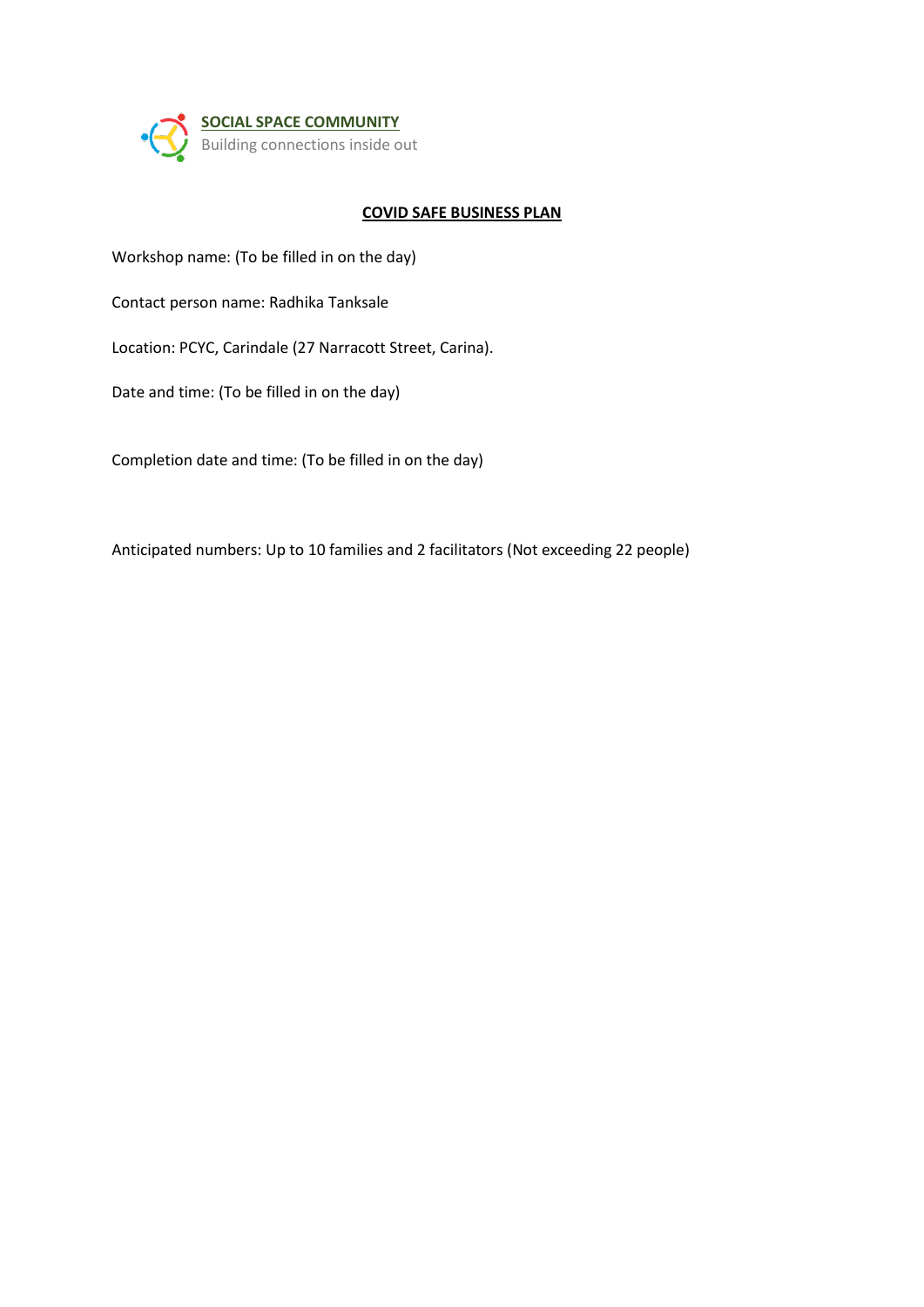# **What do we need to safely operate the workshop?**

## **a. Before the workshop**

\_ Check latest restrictions on COVID-19 at [www.covid19.qld.gov.au](http://www.covid19.qld.gov.au/)

\_ Clean the spaces

\_ Check soap and hand sanitizer bottle supplies and refill if needed

\_ Email participants that if they are unwell and have cold and flu symptoms, or have been overseas in the last 14 days, or have been to a COVID hot spot, or have been in close contact with a confirmed case, they should stay at home and email Social Space Community [\(info@socialspacecommunity.com\)](mailto:info@socialspacecommunity.com) or send a message to 0452330891.

\_ Email contractors that if they are unwell, they should stay home

Place signs at the entry point to instruct attendees not to enter the venue if they are unwell, have COVID-19 symptoms, have been overseas in the last 14 days, or have been in close contact with a confirmed case. The sign should state that businesses have the right to refuse service and must insist that anyone with these symptoms leaves the venue.

\_ Prominently display hygiene placards

\_ Place chairs and tables to help maintain 1.5 meters distance

\_ Have a register ready to assist with contact tracing (name, email, time checked-in, address, phone number)

\_ Share plan with all participants by keeping it for display

- \_ Share plan with all contractors
- \_ Inform attendees that food items will not be supplied
- \_ Inform attendees that every child needs to bring their drink bottle and snack
- \_ Every staff needs to bring their drink bottle and snack

#### **b. During the workshop**

\_ Facilitator to fill in the information before the activity and check with parents when they enter the venue whether the information is correct